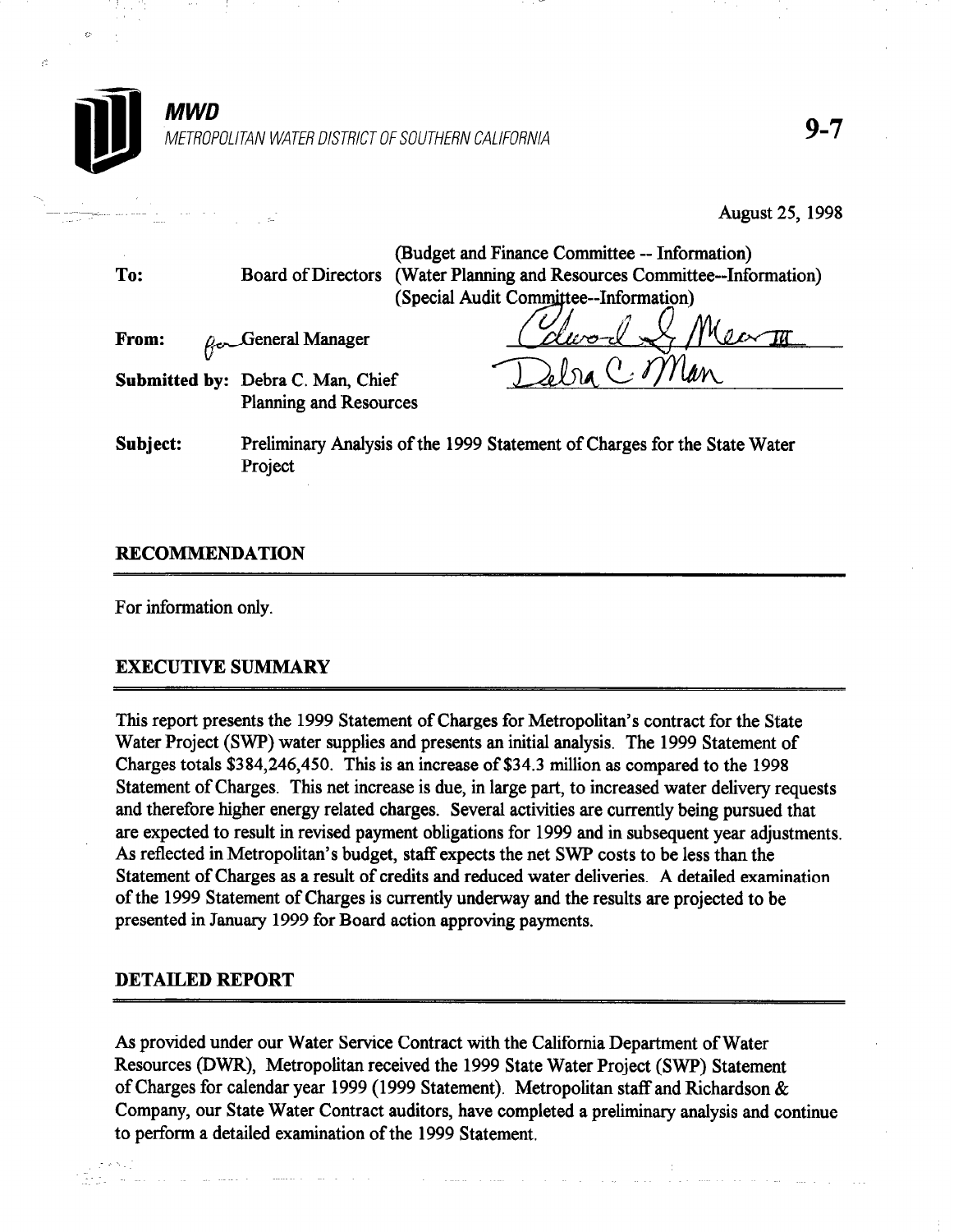#### Board of Directors -2- August 25, 1998

The 1999 Statement totals \$384,246,450. The 1999 Statement is made up of a number of components, which for the purpose of this report, have been summarized into two basic categories: fixed charges of \$265.2 million, covering capital, minimum operating expenditures, and other charges which are not dependent upon the amount of water delivered during the year; and delivery charges of \$119.0 million, covering power and other charges which are directly related to water deliveries.

The changes from the 1998 to the 1999 Statement of Charges amount to an increase of \$34.3 million and are summarized on Table 1 and illustrated on Graph 1. Net increases in fixed charges of \$8.5 million resulted from a combination of 1) decreases in the Delta Water Charge and Transportation Capital components due primarily to an increased rebate under the Monterey Amendment, 2) an increase in the Transportation Capital component arising from an increase in Water System Revenue Surcharge resulting from issuance of Series S bonds for refunding outstanding bonds and construction of East Branch and Coastal Branch facilities, 3) an increase in the Transportation Minimum component due to increases in transmission costs that result from grid management fees from the electrical utility industry's restructuring, re-classification from the Delta Water Charge of Municipal Water Quality Investigation costs, and higher Direct O&M costs, 4) an increase in the East Branch Enlargement component due to partial bond refundings offset by the sale of new bonds, increases in estimated costs and past cost adjustments. A net increase in the delivery charges of \$25.8 million resulted from: 1) an increase of \$4.6 million in the Off-Aqueduct charges due to an increase in Metropolitan's estimated entitlement deliveries; 2) an increase in the Variable component of \$21.2 million due to a combination of higher energy and other costs, increased water delivery request, lower power sales, and offset by higher recovery generation credits.

The 1999 Statement does not indicate Metropolitan's net SWP costs as credits and adjustments typically received by Metropolitan are not included. There is a relatively high degree of certainty associated with some of these credits such as return of about \$42.2 million in bond cover, interest earnings, and Devil Canyon Second Afterbay debt service costs for Fiscal Year 98-99. Other credits are significantly less certain. These types of credits include adjustments for past errors, implementation of negotiated agreements, adjustments for energy charges to reflect the actual annual costs incurred by DWR and the actual quantities of water delivered to Metropolitan. These less certain credits are projected at about \$21.5 million in Fiscal Year 1998-99. For Metropolitan's 1998-99 Fiscal Year Budget, staff considered both the relatively certain and less certain credits and adjustments, as well as other factors, when estimating net fiscal year SWP costs to be \$240.3 million.

Incorporation of these less certain credits into Metropolitan's 1998-99 Fiscal Year Budget continues the procedures implemented in the 1996-97 Fiscal Year Budget which improved the accuracy of the net SWP cost projections. This new practice, however, increases the risk that in a given year, actual costs may exceed the budgeted amounts because the credits, while expected, are not assured and corrections for past errors or higher-than-anticipated energy costs may actually increase Metropolitan's SWP costs. Should that occur, money would be required from the Water Rate Stabilization Fund or other sources to cover any shortfall. Nevertheless,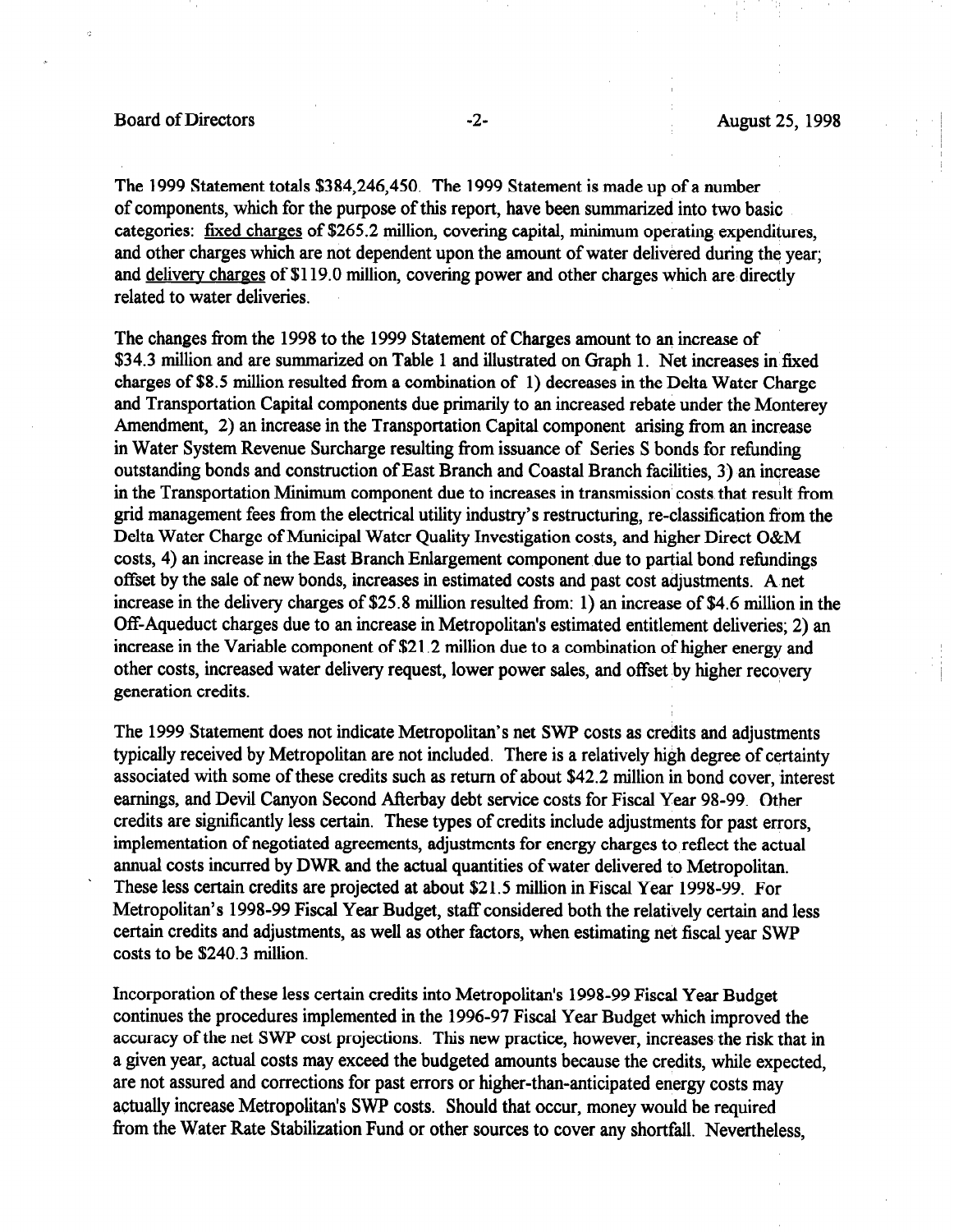recognizing the importance of more accurate SWP cost estimates for financial planning purposes, staff anticipates it will continue to incorporate projections of these less certain credits when preparing future budgets.

Although the Department has issued revised billing statements for error corrections over the last four consecutive years, we are currently not aware of any significant items that might warrant the issuance of a revised 1999 Statement.

Metropolitan is contractually obligated to pay all valid charges reflected in the 1999 Statement and can, and does, later seek adjustment for inaccuracies. However, these amounts can vary significantly with the amounts Metropolitan will actually pay after adjustments and credits, particularly with regard to delivery charges. Metropolitan staff and our State Water Contract auditors, Richardson & Company, expect to present the results of their detailed examination of the 1999 Statement of Charges to your Board at the December 1998 meeting or at the January 1999 meeting, if DWR issues a revised 1999 Statement. At that time, we will request Board approval for the payment of the 1999 Statement of Charges invoices.

MSV/TAR:cl

Attachments

o:\ cluster ll\ mm\board\tarl999chrg.doc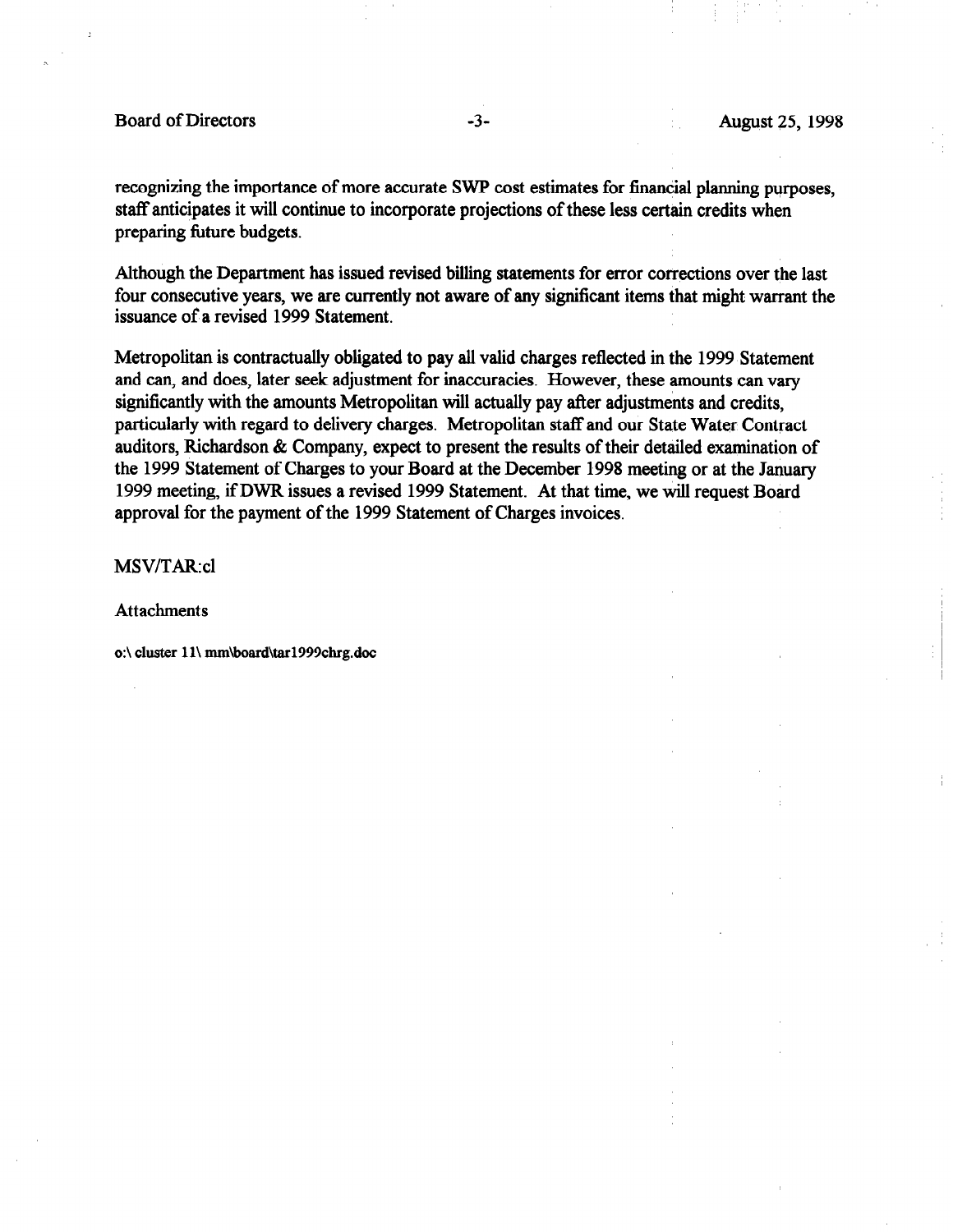Attachment 1 to BD Ltr 9-7 Planning and Resources August 25, 1998

# **COMPARISON OF 1998 & 1999** STATEMENTS OF CHARGES

|                                      | 1998                     | 1999         | <b>INCR</b> |
|--------------------------------------|--------------------------|--------------|-------------|
|                                      | (in millions of dollars) |              | (DECR)      |
|                                      |                          |              |             |
| <b>FIXED CHARGES</b>                 |                          |              |             |
| <b>Delta Water Charge</b>            | 46.2                     | 43.1         | (3.1)       |
| <b>Transportation Capital</b>        | 98.3                     | 93.0         | (5.3)       |
| <b>Transportation Minimum</b>        | 81.7                     | 94.9         | 13.2        |
| <b>East Branch Enlargement</b>       | 30.5                     | 34.2         | 3.7         |
| <b>TOTAL FIXED CHARGES</b>           | 256.7                    | 265.2        | 8.5         |
|                                      |                          |              |             |
| <b>DELIVERY CHARGES</b>              |                          |              |             |
| <b>Transportation Variable</b>       | 27.8                     | 49.0         | 21.2        |
| <b>Off-Aqueduct Power Facilities</b> | 65.4                     | 70.0         | 4.6         |
| <b>TOTAL DELIVERY CHARGES</b>        | 93.2                     | <b>119.0</b> | 25.8        |
| <b>TOTAL SWP CHARGES</b>             | \$<br>349.9              | 384.2        | 34.3        |
|                                      |                          |              |             |

INV1999.XLS 98vs99soc 8/20/98